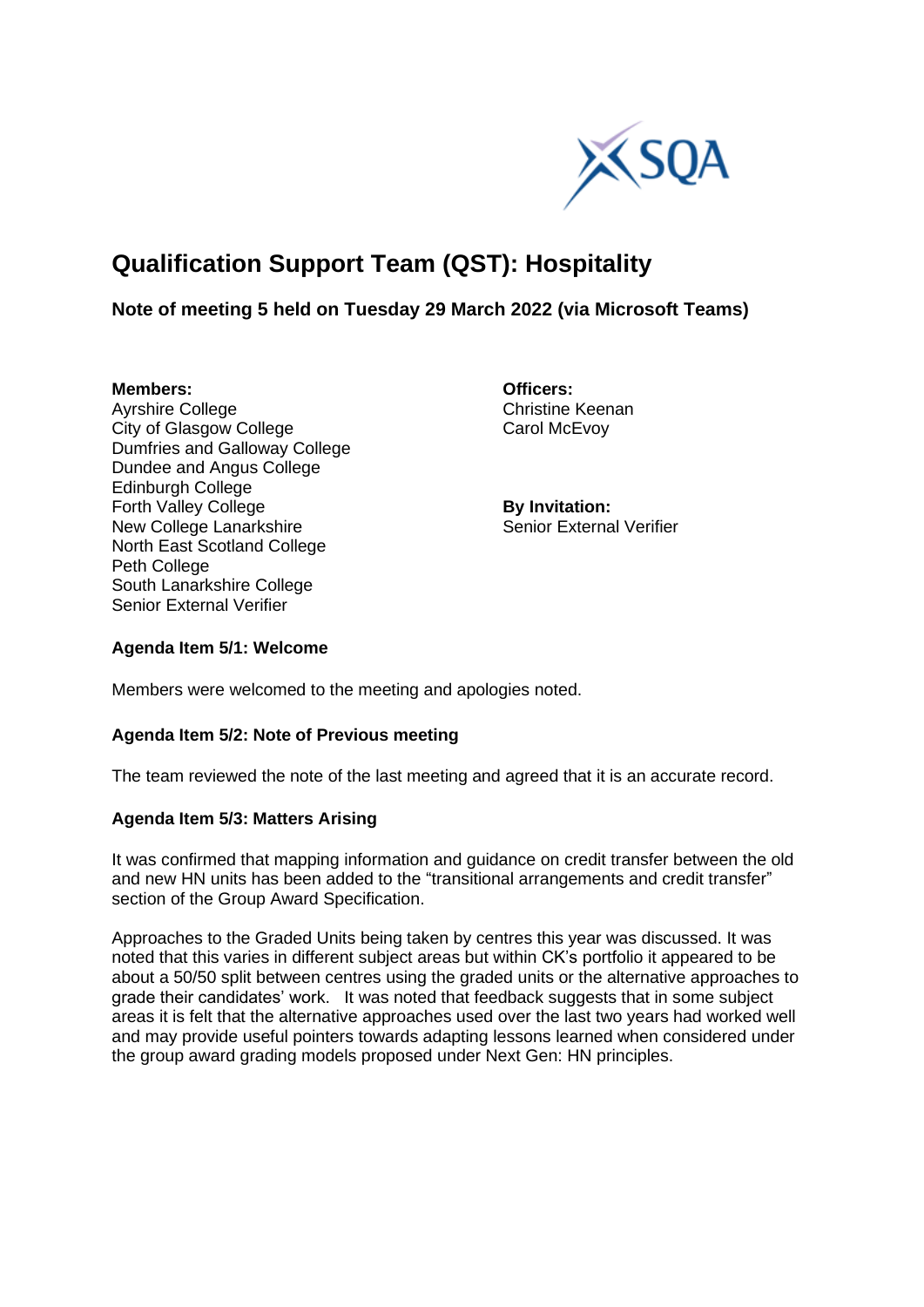# **Agenda Item 5/4: Next Generation: HN Update**

An update on the Next Generation: HN project was provided:

- The dates of the webinars on Grading Models, Learning for Sustainability and Pilot Reflections have now been confirmed as 21st April, 24th May and 22nd June respectively. Details and booking information as well as recordings of the previous webinars can be accessed on the Next Gen: HN web page.
- The most recent webinar covered the quality assurance model being used for the pilot subjects:
	- − Group award verification
	- − On-going process with touch points throughout the process, eg prior verification of any new instruments of assessment through to verification of final assessment decisions
	- − Team of verifiers allocated including a lead verifier who coordinates all activities and subject specific verifiers
- The quality assurance model includes a digital assessment strand which is looking at proof of concept tools, eg:
	- − peer assessment tools
	- − adaptive learner software
	- Tools to record an individual's contribution to group work
- Next steps are currently under discussion. This includes consideration of the need to add additional subjects in the piloting phase, or consolidation and full evaluation before full roll-out. Decisions are likely to be made in June.

## **Agenda Items 5/5: Joint QST Chairs Meeting**

It was noted that a meeting had taken place with chairpersons of the QSTs for Hospitality, Events and Travel and Tourism to explore initial thoughts on how the three sectors should be redeveloped under Next Gen, in particular was there scope for a single integrated development under a unifying high-level title or did the three separate areas/frameworks remain viable and meaningful in terms of learner progression pathways.

It was confirmed that the chairpersons agreed that the three areas should remain separate. However, it was suggested that there are topics that are core to all three, ie finance, customer care, sustainability and some areas of management. It was noted that it is not necessarily that the same core units would be developed for inclusion on all three frameworks but that common topics should be considered in the context of each – the key message is that dialogue and coordination will be important as it is unlikely that each of the areas will be redeveloped at the same time.

It was noted that the Travel and Tourism frameworks are the oldest, having gone through lots of incremental change, and now need a first principles look at how the content reflects current practices, etc. However, the decision on the frameworks to be redeveloped under the Next Gen principles sits with an external reference group which includes senior college staff. The team agreed that as Hospitality had recently undergone a major review there would not be an appetite for more change in the near future and in fact could lead to confusion for students and college staff.

It was noted that the HN Travel and Tourism qualifications have consistently had the highest uptake. The team went onto to discuss uptake across the three sectors. It was noted that demand for the HNC/D in Events has declined over the last few years – it was suggested that the impact of the COVID-19 restrictions on the events industry has had a massive effect on job availability, which in turn is affecting the demand for the qualifications. In relation to the uptake figures for the HNC/Ds in Hospitality, it was highlighted that there are more for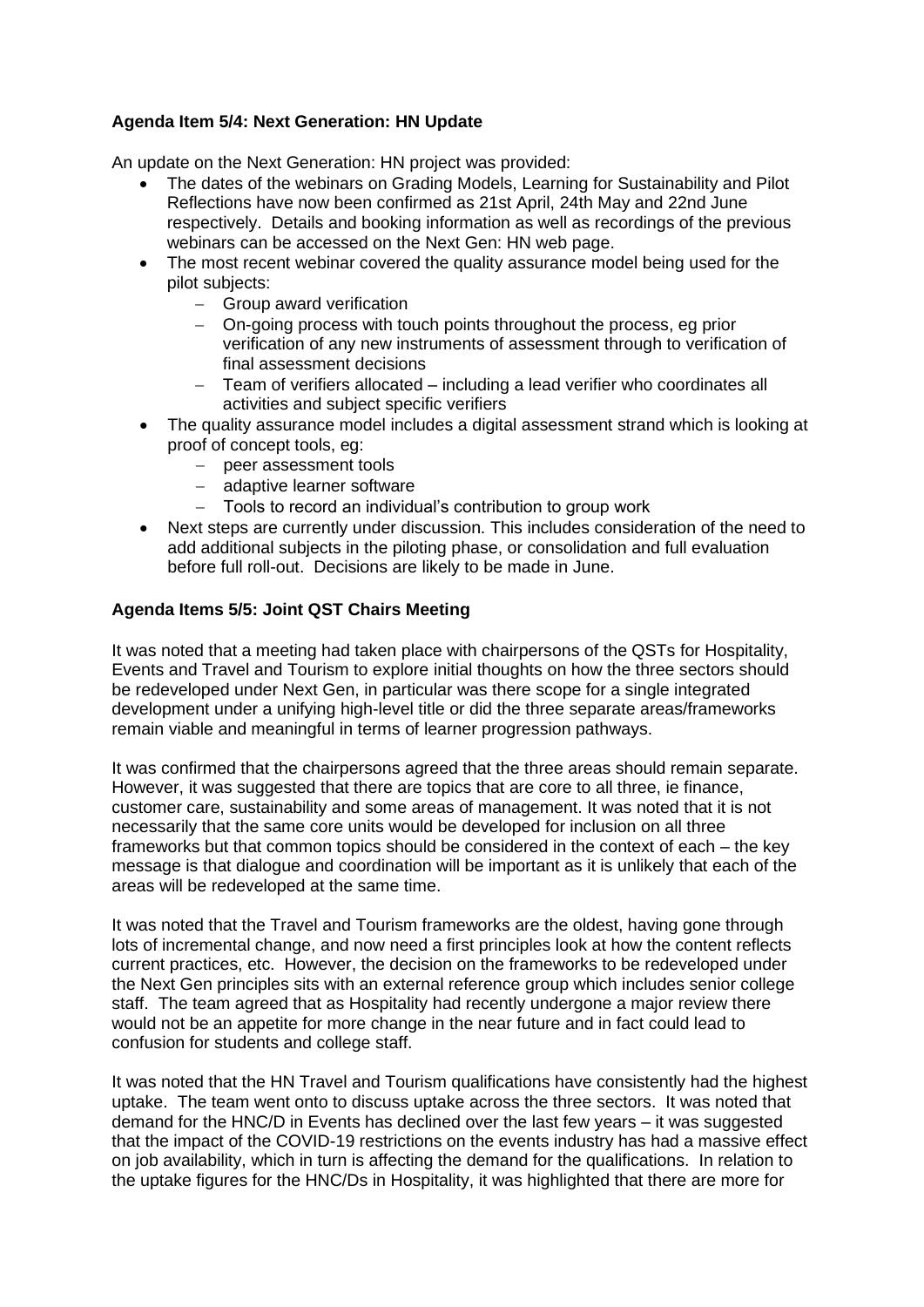routes available to hospitality candidates, eg, Hospitality is consistently in the top 10 Modern Apprenticeship programmes.

The team also discussed articulation to degree routes for candidates undertaking Hospitality HNC/Ds. It was noted that Queen Margaret and Napier universities are reviewing and streamlining their degree programmes and that QMU had invited HN Hospitality students to an open forum to gather feedback on what they expected of a university course. It was noted that NCL HN Hospitality and Professional Cookery students can progress to the college's BA in Hospitality and Business Management degree programme. However, it was highlighted that many students who would normally continue their studies at college are taking jobs instead.

It was acknowledged that leaner engagement at the qualification development stage is a feature of Next Gen: HN.

#### **Agenda Item 5/6: Delivery and assessment issues for 22/23**

The team discussed use of the decision tree and modifications to assessment for next session. Team members reported that for the most part delivery and assessment is back to normal with some adaptations, eg students attending college 2 days per week for practical classes and 1 day at home using material that has been adapted for on-line delivery. However, in a few situations being able to use the decision tree has been helpful, eg, with schools' groups where there have been high absence levels.

Team members also reported that practical units are or have been scheduled to take place in college. It was agreed that the "new normal" is likely to involve a hybrid model of delivery with on-line learning and face-to-face delivery of practical units. It was noted some colleges are looking at setting up lecture rooms where face-to-face delivery can take place and also be live streamed for students who are unable to attend in person.

It was agreed that a lot of good on-line learning material has been produced by college staff over the last two and it is important that this isn't lost as restrictions ease.

The team supported the position that the decision tree should be retained for session 2022/23 as a back-up for unforeseen circumstances. It was highlighted that the external reference group aimed to make its final recommendation within the next month (based on feedback/dialogue with stakeholders).

It was confirmed that City of Glasgow, Forth Valley College, New College Lanarkshire, North East Scotland College and South Lanarkshire College are delivering the new HN frameworks and Perth College are delivering the PDA. Feedback from team members from these colleges involved in the delivery of the new HN units included:

- Delivery of year 1 going well so far with no major concerns
- Some issues with the assessments for two of the new finance units delivered in year 2 identified and will be rectified as soon as possible
- The PDA is being delivered to in-employment students who want to upskill and or gain a recognised qualification. The programme is delivered on a day release basis one day per week for 6 months. This model of delivery has been well received by the students and some are now considering coming back to complete the HNC/D.